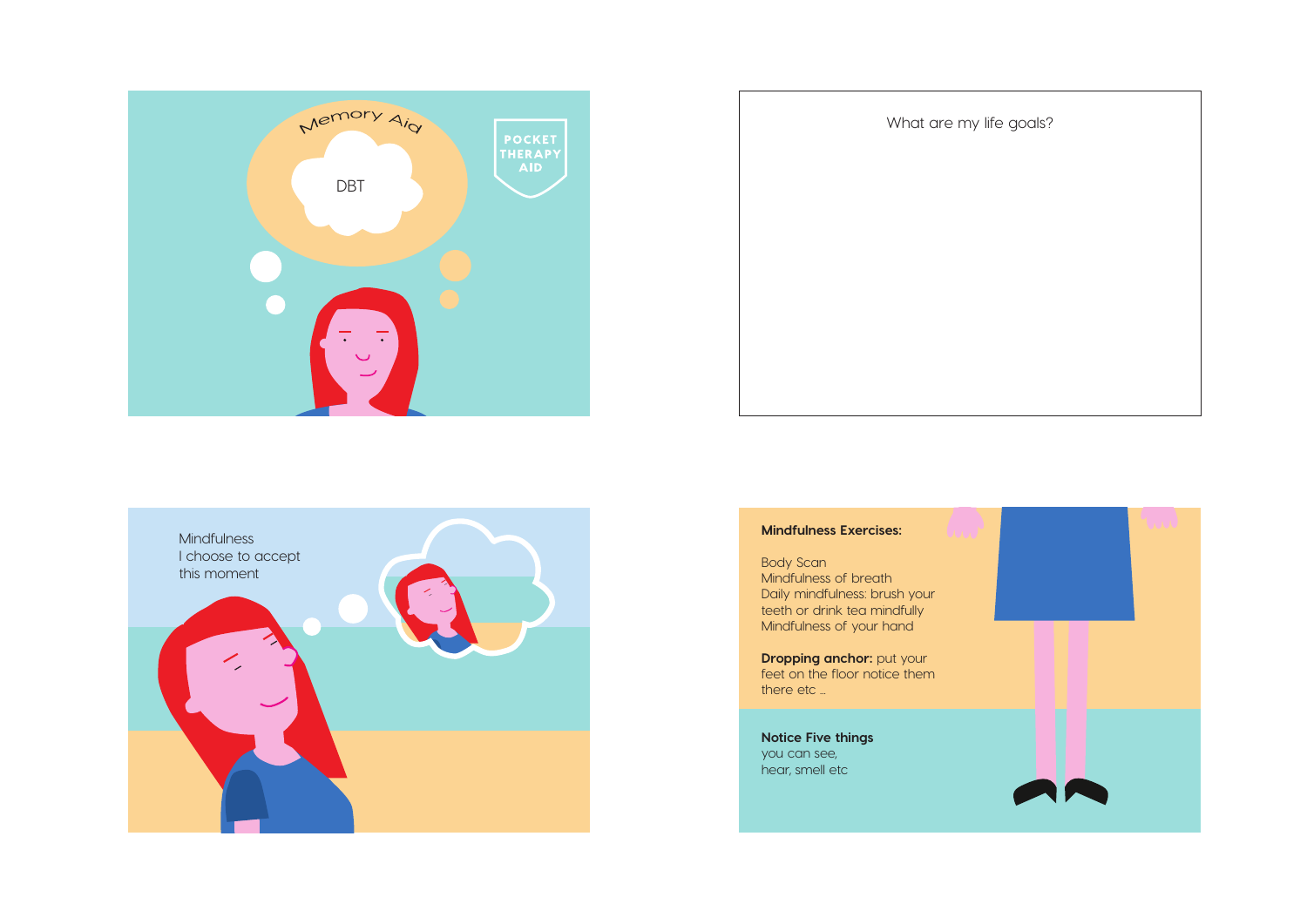





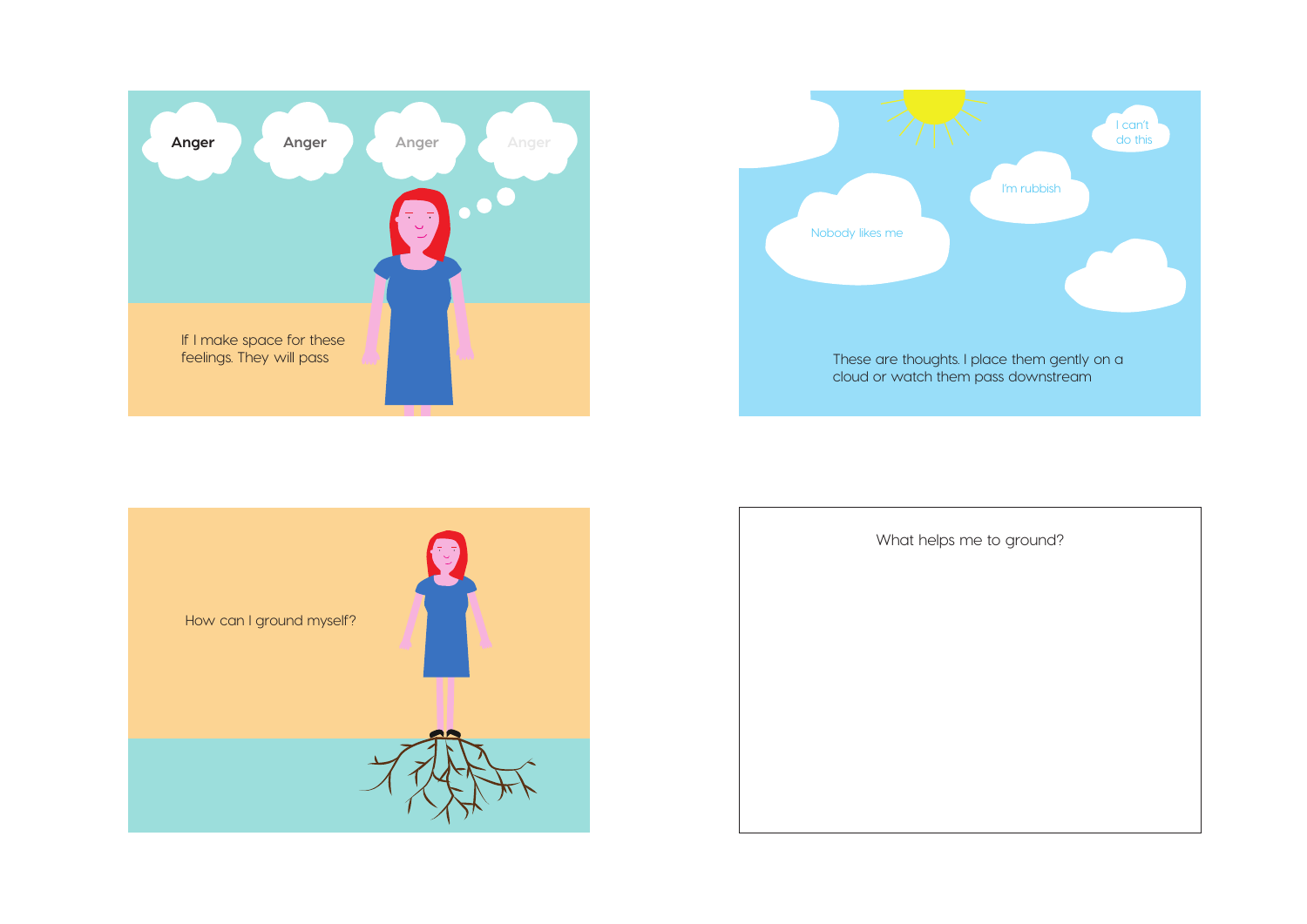





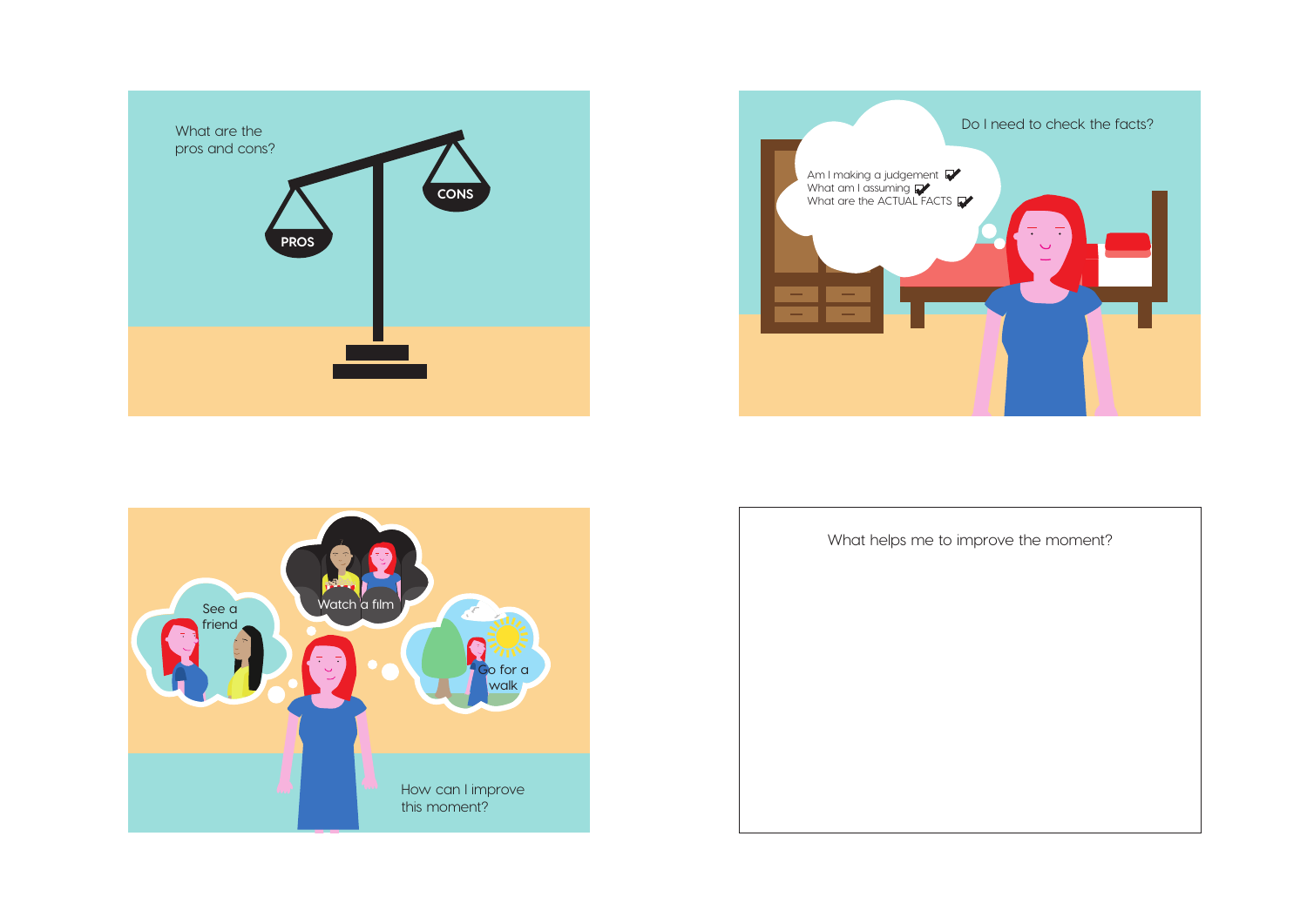What does wise mind say?







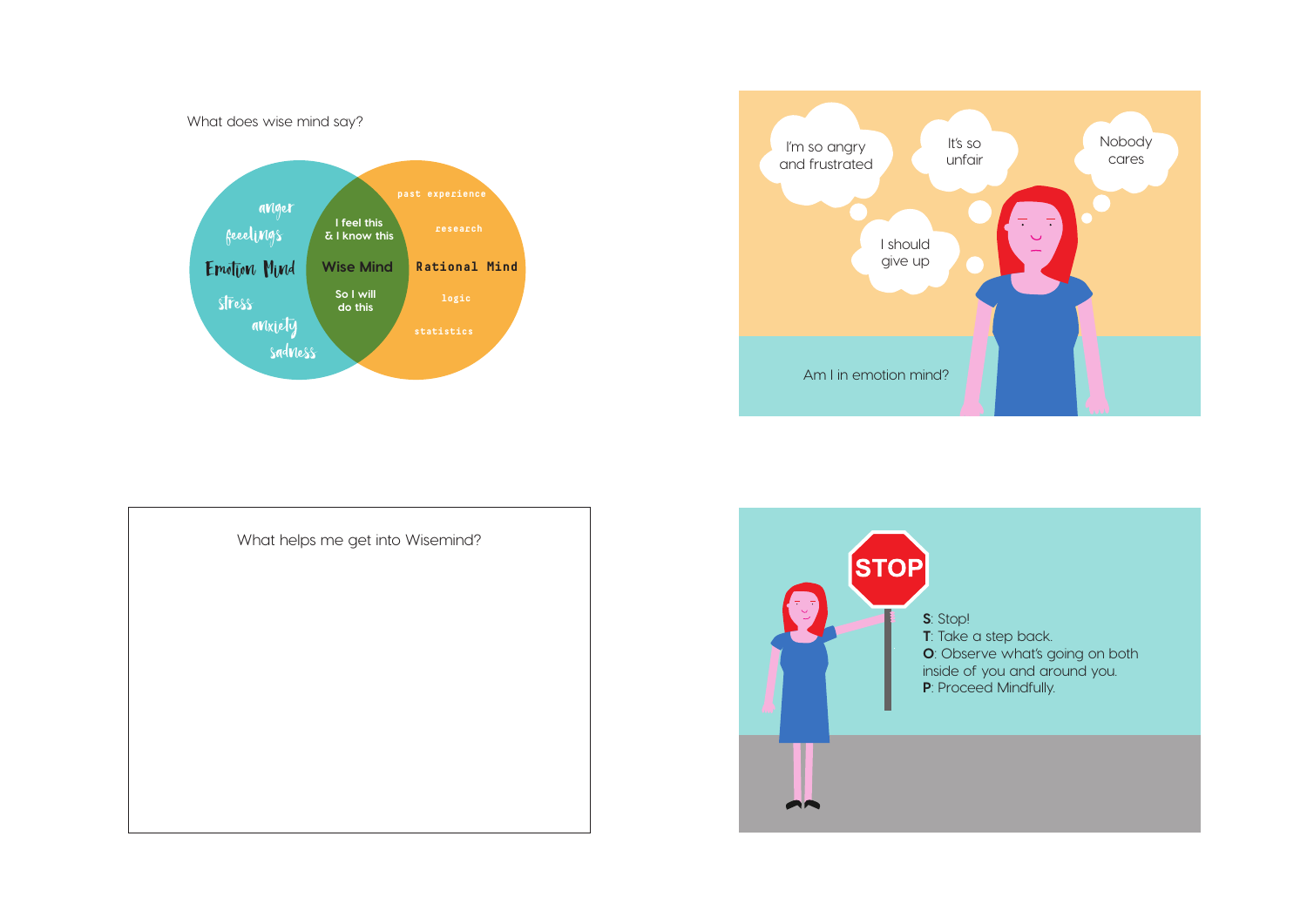



What exercise works for me?

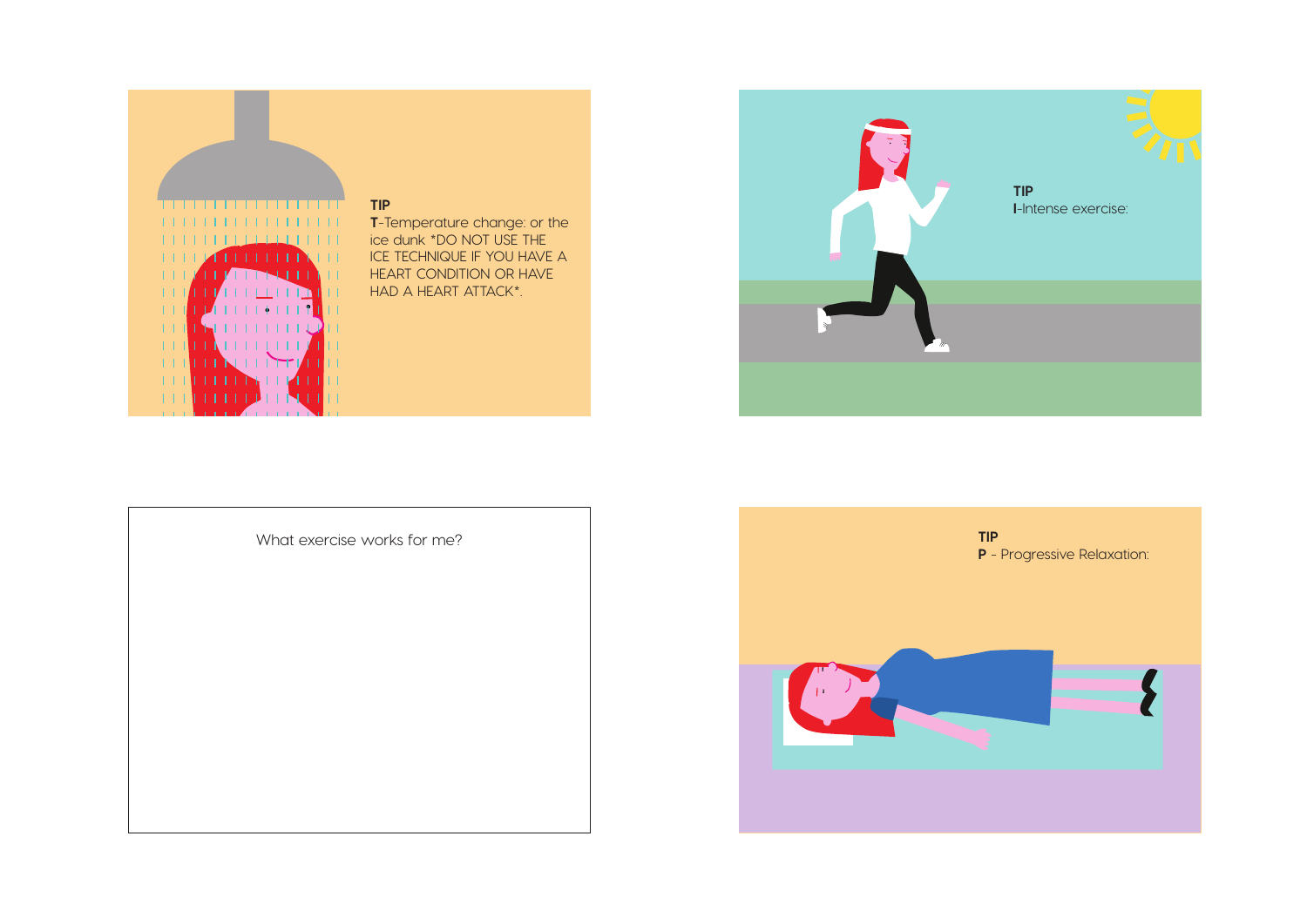What resources have I tried? e.g. youtube/ apps/ CDs





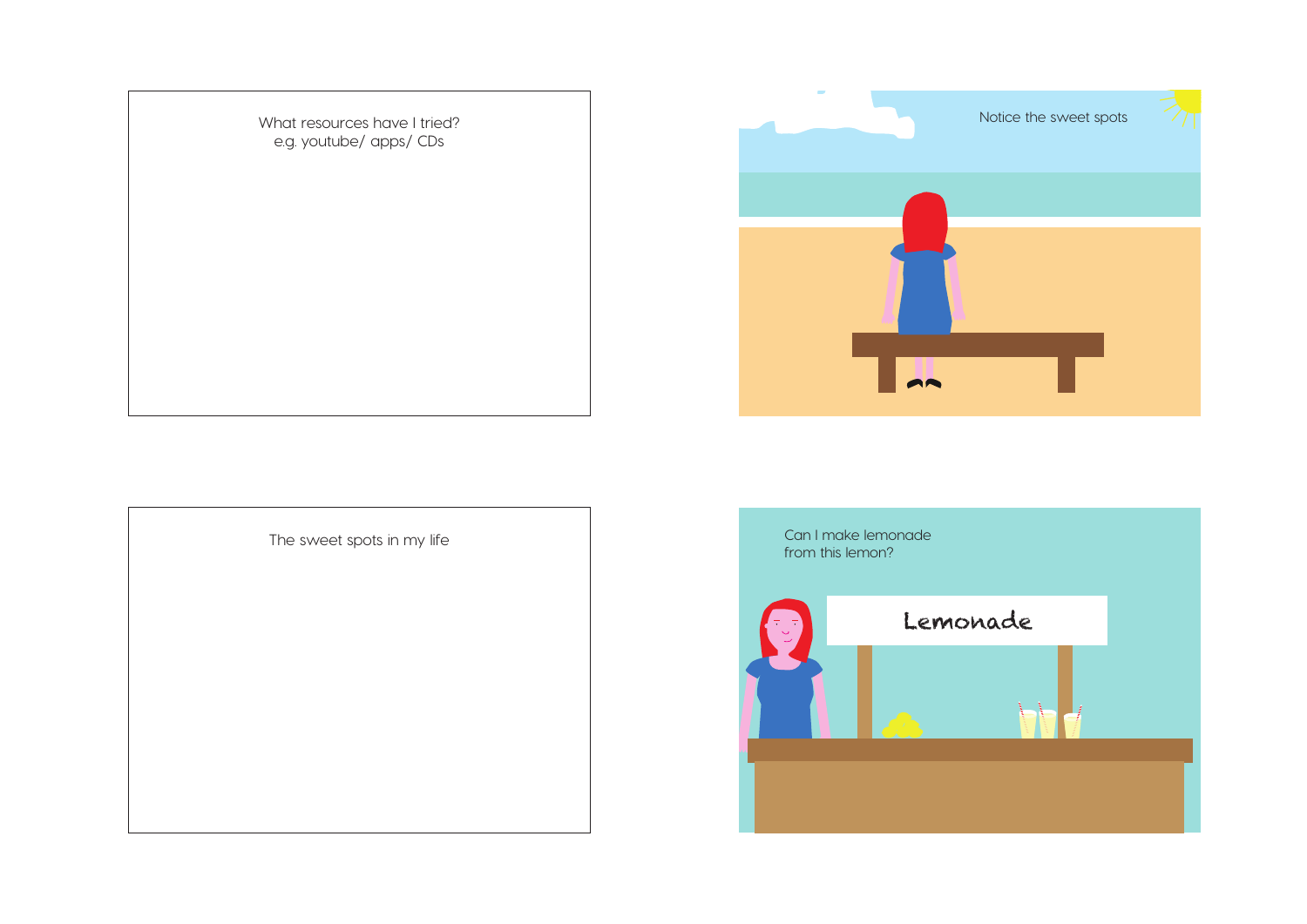





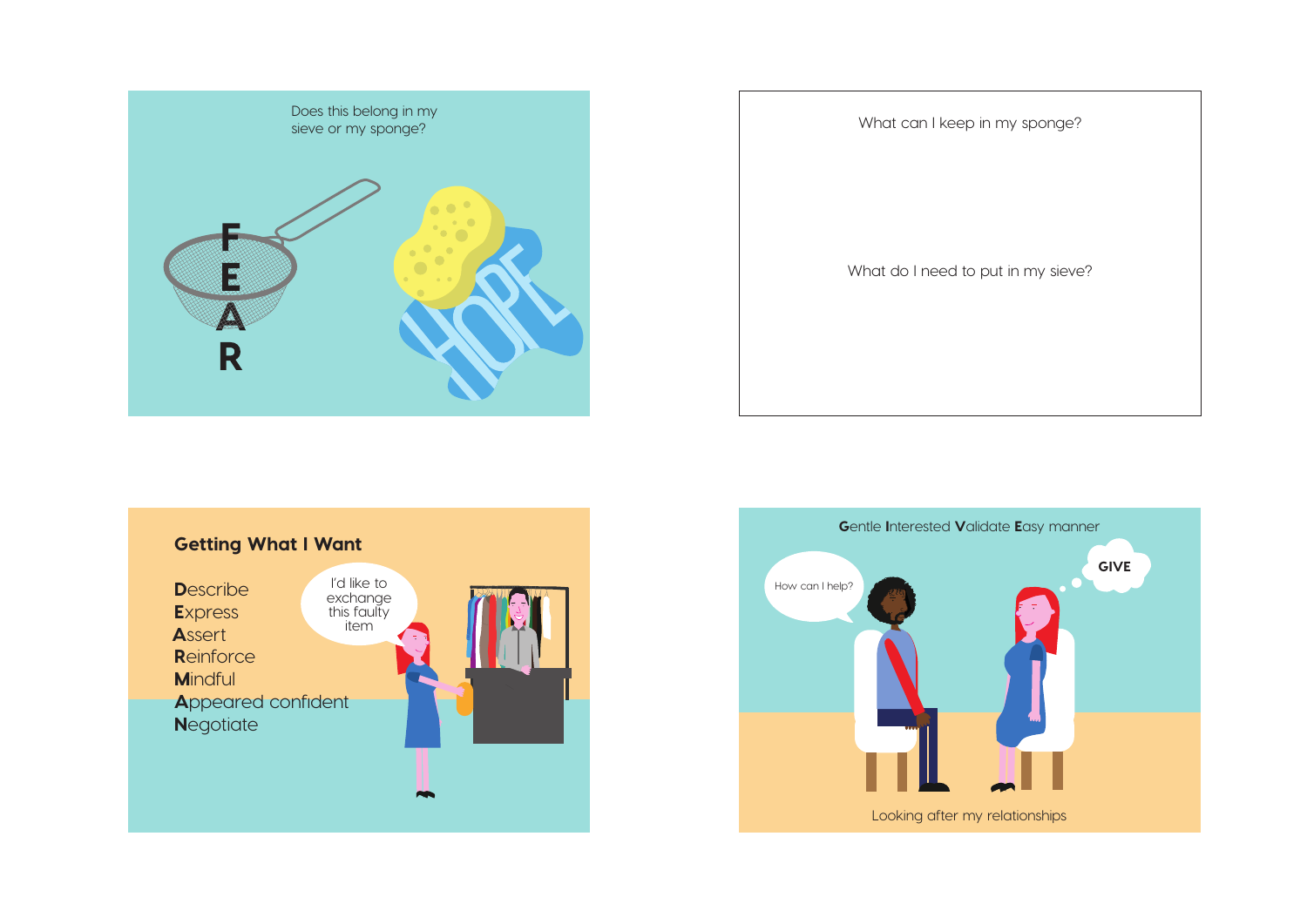





The Dialectical Behavior Therapy Skills Workbook: Practical DBT Exercises for Learning Mindfulness, Interpersonal Effectiveness, Emotion Regulation, and Distress Tolerance by Matthew McKay & Jeffrey C

Apps: Calm Harm DistrACT